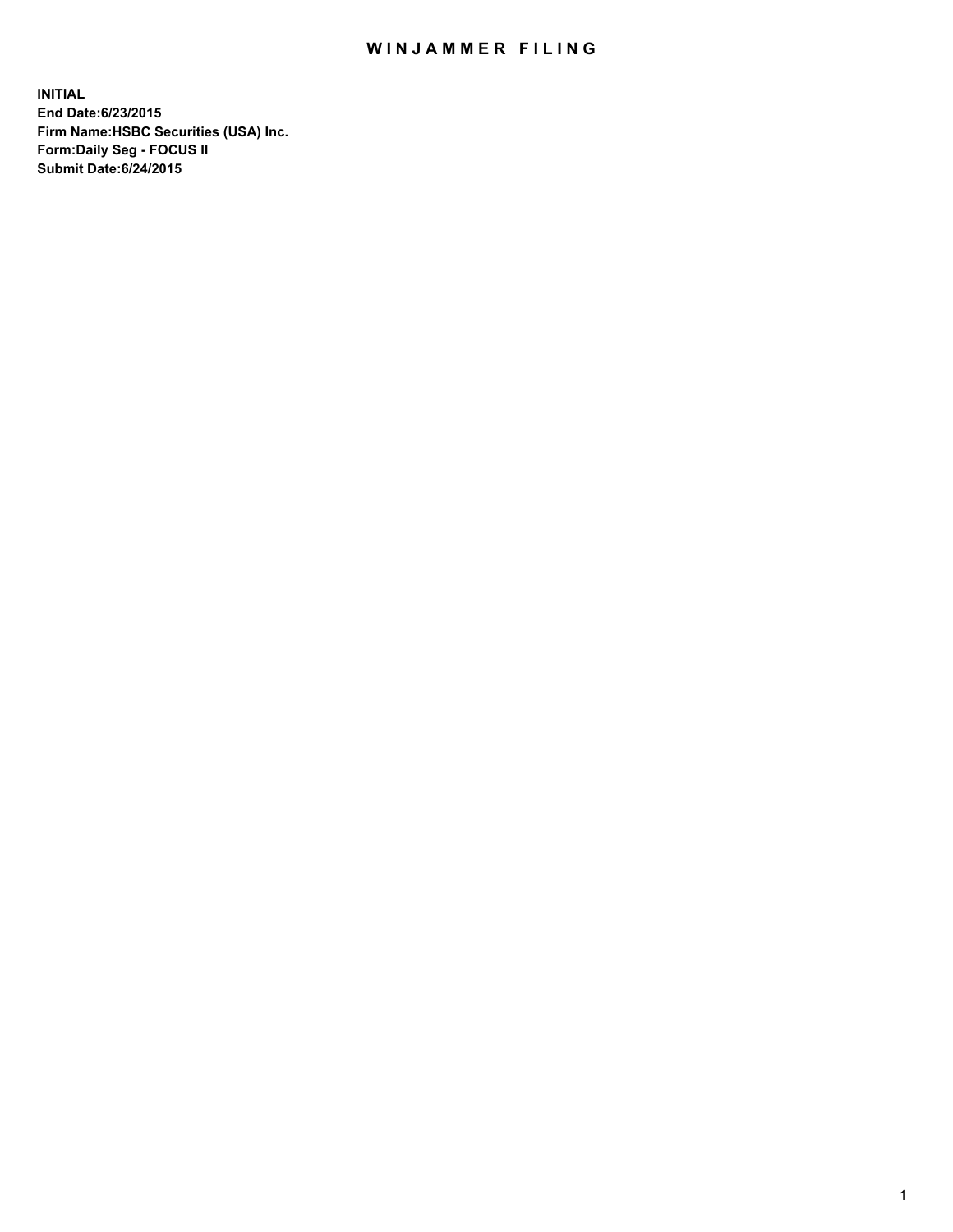## **INITIAL End Date:6/23/2015 Firm Name:HSBC Securities (USA) Inc. Form:Daily Seg - FOCUS II Submit Date:6/24/2015 Daily Segregation - Cover Page**

| Name of Company<br><b>Contact Name</b><br><b>Contact Phone Number</b><br><b>Contact Email Address</b>                                                                                                                                                                                                                          | <b>HSBC Securities (USA) Inc.</b><br>Steven richardson<br>212-525-6445<br>steven.richardson@us.hsbc.com |
|--------------------------------------------------------------------------------------------------------------------------------------------------------------------------------------------------------------------------------------------------------------------------------------------------------------------------------|---------------------------------------------------------------------------------------------------------|
| FCM's Customer Segregated Funds Residual Interest Target (choose one):<br>a. Minimum dollar amount: ; or<br>b. Minimum percentage of customer segregated funds required:%; or<br>c. Dollar amount range between: and; or<br>d. Percentage range of customer segregated funds required between: % and %.                        | 50,000,000<br>0 <sub>0</sub><br>0 <sub>0</sub>                                                          |
| FCM's Customer Secured Amount Funds Residual Interest Target (choose one):<br>a. Minimum dollar amount: ; or<br>b. Minimum percentage of customer secured funds required:%; or<br>c. Dollar amount range between: and; or<br>d. Percentage range of customer secured funds required between:% and%.                            | 10,000,000<br><u>0</u><br>0 <sub>0</sub><br>0 <sub>0</sub>                                              |
| FCM's Cleared Swaps Customer Collateral Residual Interest Target (choose one):<br>a. Minimum dollar amount: ; or<br>b. Minimum percentage of cleared swaps customer collateral required:% ; or<br>c. Dollar amount range between: and; or<br>d. Percentage range of cleared swaps customer collateral required between:% and%. | 70,000,000<br>00<br><u>00</u>                                                                           |

Attach supporting documents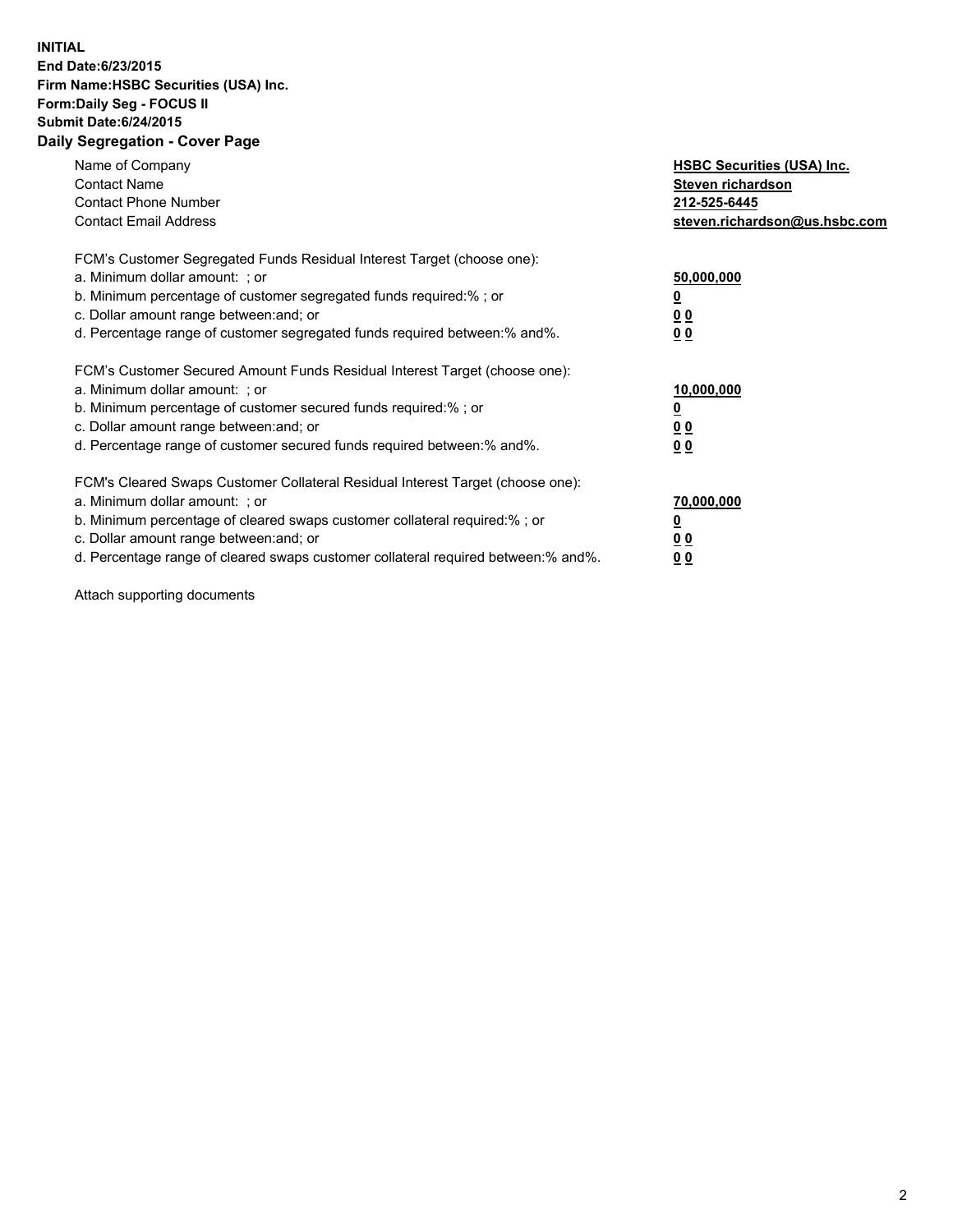**INITIAL End Date:6/23/2015 Firm Name:HSBC Securities (USA) Inc. Form:Daily Seg - FOCUS II Submit Date:6/24/2015 Daily Segregation - Secured Amounts**

Foreign Futures and Foreign Options Secured Amounts Amount required to be set aside pursuant to law, rule or regulation of a foreign government or a rule of a self-regulatory organization authorized thereunder **0** [7305] 1. Net ledger balance - Foreign Futures and Foreign Option Trading - All Customers A. Cash **60,165,521** [7315] B. Securities (at market) **40,579,311** [7317] 2. Net unrealized profit (loss) in open futures contracts traded on a foreign board of trade **4,736,734** [7325] 3. Exchange traded options a. Market value of open option contracts purchased on a foreign board of trade **0** [7335] b. Market value of open contracts granted (sold) on a foreign board of trade **0** [7337] 4. Net equity (deficit) (add lines 1. 2. and 3.) **105,481,566** [7345] 5. Account liquidating to a deficit and account with a debit balances - gross amount **949,592** [7351] Less: amount offset by customer owned securities **-934,799** [7352] **14,793** [7354] 6. Amount required to be set aside as the secured amount - Net Liquidating Equity Method (add lines 4 and 5) **105,496,359** [7355] 7. Greater of amount required to be set aside pursuant to foreign jurisdiction (above) or line 6. **105,496,358** [7360] FUNDS DEPOSITED IN SEPARATE REGULATION 30.7 ACCOUNTS 1. Cash in banks A. Banks located in the United States **29,325,730** [7500] B. Other banks qualified under Regulation 30.7 **0** [7520] **29,325,730** [7530] 2. Securities A. In safekeeping with banks located in the United States **40,579,311** [7540] B. In safekeeping with other banks qualified under Regulation 30.7 **0** [7560] **40,579,311** [7570] 3. Equities with registered futures commission merchants A. Cash **0** [7580] B. Securities **0** [7590] C. Unrealized gain (loss) on open futures contracts **0** [7600] D. Value of long option contracts **0** [7610] E. Value of short option contracts **0** [7615] **0** [7620] 4. Amounts held by clearing organizations of foreign boards of trade A. Cash **0** [7640] B. Securities **0** [7650] C. Amount due to (from) clearing organization - daily variation **0** [7660] D. Value of long option contracts **0** [7670] E. Value of short option contracts **0** [7675] **0** [7680] 5. Amounts held by members of foreign boards of trade A. Cash **63,338,291** [7700] B. Securities **0** [7710] C. Unrealized gain (loss) on open futures contracts **4,736,734** [7720] D. Value of long option contracts **0** [7730] E. Value of short option contracts **0** [7735] **68,075,025** [7740] 6. Amounts with other depositories designated by a foreign board of trade **0** [7760] 7. Segregated funds on hand **0** [7765] 8. Total funds in separate section 30.7 accounts **137,980,066** [7770] 9. Excess (deficiency) Set Aside for Secured Amount (subtract line 7 Secured Statement Page 1 from Line 8) **32,483,708** [7380] 10. Management Target Amount for Excess funds in separate section 30.7 accounts **10,000,000** [7780]

11. Excess (deficiency) funds in separate 30.7 accounts over (under) Management Target **22,483,708** [7785]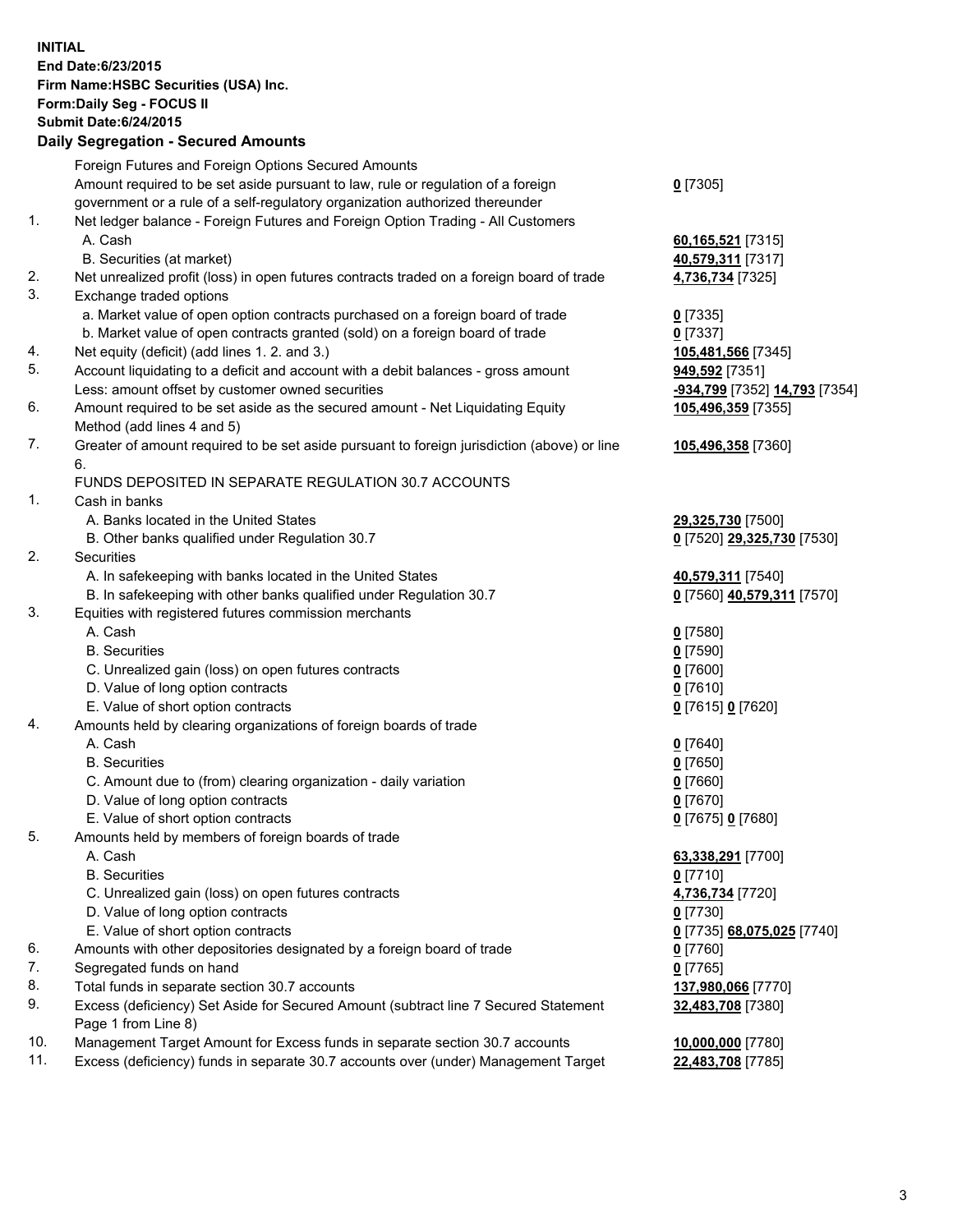| <b>INITIAL</b>                        |                                                                                     |                                  |  |  |
|---------------------------------------|-------------------------------------------------------------------------------------|----------------------------------|--|--|
| End Date: 6/23/2015                   |                                                                                     |                                  |  |  |
| Firm Name: HSBC Securities (USA) Inc. |                                                                                     |                                  |  |  |
| Form: Daily Seg - FOCUS II            |                                                                                     |                                  |  |  |
| <b>Submit Date:6/24/2015</b>          |                                                                                     |                                  |  |  |
|                                       | Daily Segregation - Segregation Statement                                           |                                  |  |  |
|                                       |                                                                                     |                                  |  |  |
|                                       | SEGREGATION REQUIREMENTS(Section 4d(2) of the CEAct)                                |                                  |  |  |
| 1.                                    | Net ledger balance                                                                  |                                  |  |  |
|                                       | A. Cash                                                                             | 183,973,533 [7010]               |  |  |
|                                       | B. Securities (at market)                                                           | 673,650,856 [7020]               |  |  |
| 2.                                    | Net unrealized profit (loss) in open futures contracts traded on a contract market  | 196,962,960 [7030]               |  |  |
| 3.                                    | Exchange traded options                                                             |                                  |  |  |
|                                       | A. Add market value of open option contracts purchased on a contract market         | 99,427,979 [7032]                |  |  |
|                                       | B. Deduct market value of open option contracts granted (sold) on a contract market | $-3,614,255$ [7033]              |  |  |
| 4.                                    | Net equity (deficit) (add lines 1, 2 and 3)                                         | 1,150,401,073 [7040]             |  |  |
| 5.                                    | Accounts liquidating to a deficit and accounts with                                 |                                  |  |  |
|                                       | debit balances - gross amount                                                       | 2,236,471 [7045]                 |  |  |
|                                       | Less: amount offset by customer securities                                          | -2,134,846 [7047] 101,625 [7050] |  |  |
| 6.                                    | Amount required to be segregated (add lines 4 and 5)                                | 1,150,502,698 [7060]             |  |  |
|                                       | FUNDS IN SEGREGATED ACCOUNTS                                                        |                                  |  |  |
| 7.                                    | Deposited in segregated funds bank accounts                                         |                                  |  |  |
|                                       | A. Cash                                                                             | 7,213,647 [7070]                 |  |  |
|                                       | B. Securities representing investments of customers' funds (at market)              | $0$ [7080]                       |  |  |
|                                       | C. Securities held for particular customers or option customers in lieu of cash (at | 62,006,429 [7090]                |  |  |
|                                       | market)                                                                             |                                  |  |  |
| 8.                                    | Margins on deposit with derivatives clearing organizations of contract markets      |                                  |  |  |
|                                       | A. Cash                                                                             | 245,600,007 [7100]               |  |  |
|                                       | B. Securities representing investments of customers' funds (at market)              | 157,198,398 [7110]               |  |  |
|                                       | C. Securities held for particular customers or option customers in lieu of cash (at | 611,644,426 [7120]               |  |  |
|                                       | market)                                                                             |                                  |  |  |
| 9.                                    | Net settlement from (to) derivatives clearing organizations of contract markets     | 25,685,706 [7130]                |  |  |
| 10.                                   | Exchange traded options                                                             |                                  |  |  |
|                                       | A. Value of open long option contracts                                              | 99,427,979 [7132]                |  |  |
|                                       | B. Value of open short option contracts                                             | -3,614,255 [7133]                |  |  |
| 11.                                   | Net equities with other FCMs                                                        |                                  |  |  |
|                                       | A. Net liquidating equity                                                           | 47,062,068 [7140]                |  |  |
|                                       | B. Securities representing investments of customers' funds (at market)              | $0$ [7160]                       |  |  |
|                                       | C. Securities held for particular customers or option customers in lieu of cash (at | $0$ [7170]                       |  |  |
|                                       | market)                                                                             |                                  |  |  |
| 12.                                   | Segregated funds on hand                                                            | $0$ [7150]                       |  |  |
| 13.                                   | Total amount in segregation (add lines 7 through 12)                                | 1,252,224,405 [7180]             |  |  |
| 14.                                   | Excess (deficiency) funds in segregation (subtract line 6 from line 13)             | 101,721,707 [7190]               |  |  |
| 15.                                   | Management Target Amount for Excess funds in segregation                            | 50,000,000 [7194]                |  |  |
| 16.                                   | Excess (deficiency) funds in segregation over (under) Management Target Amount      | 51,721,707 [7198]                |  |  |
|                                       | Excess                                                                              |                                  |  |  |